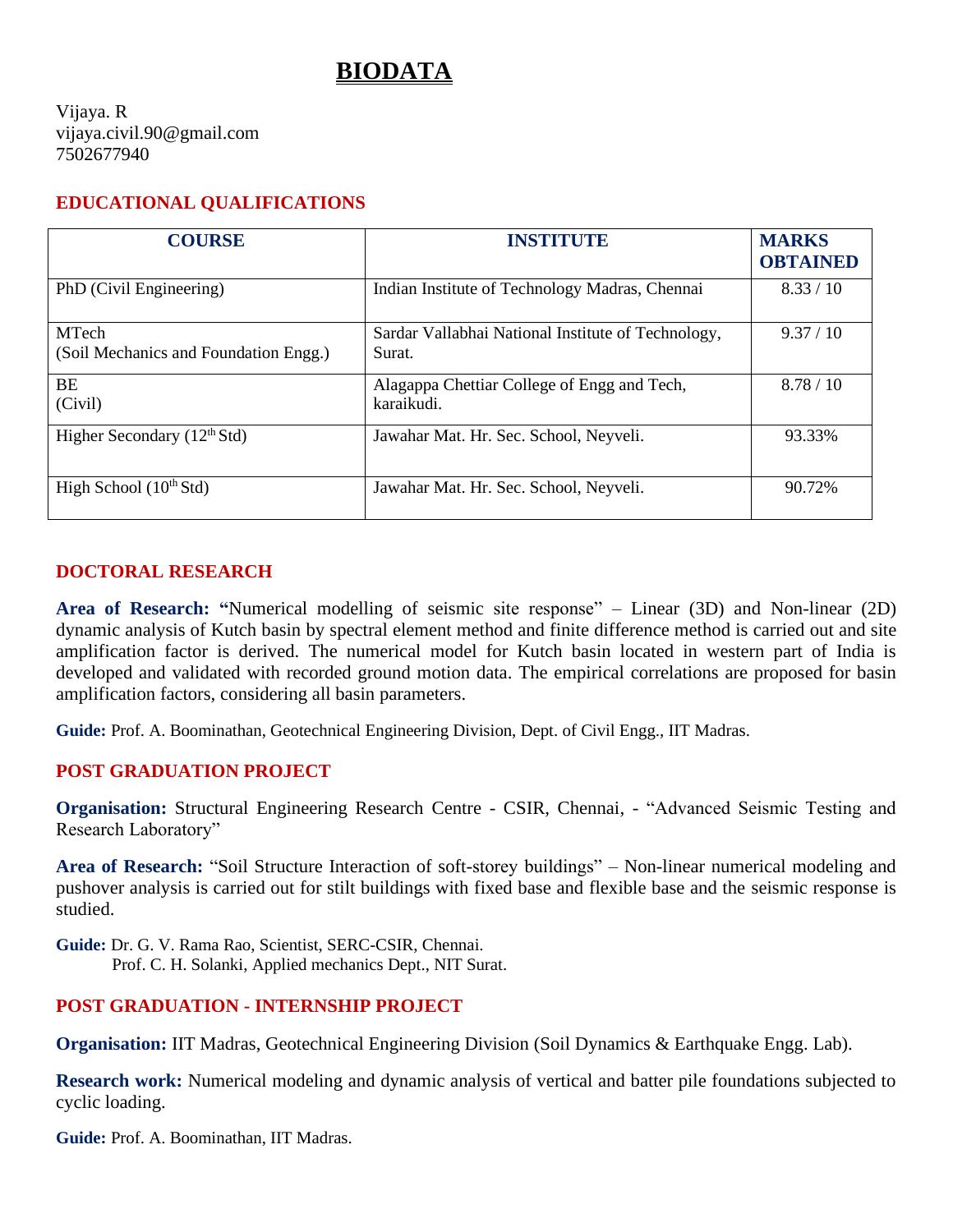### **UNDER GRADUATION PROJECT**

**Project Work:** "Design of optimum mix for hollow concrete blocks using flyash & quarry dust". Cement and sand are partially replaced by flyash and quarry dust in the hollow concrete blocks and optimal mix is designed based on the compressive strength.

**Internship:** Inplant Training in NLC. Ltd Neyveli for 1 week

#### **SOFTWARE SKILLS**

- FLAC2D, SHAKE, SPEED
- Diploma in CIVIL CADD (AutoCadd, ArchiCadd, StaadPro)
- Primavera
- MS Office

#### **OTHER EXPERIENCES AT IIT MADRAS**

Assisted in report preparation on the recommendation of suitable foundations for the proposed buildings for Tamil Nadu Slum Clearance Board projects. Also assisted in other consultancy works involving geotechnical and geophysical field testing including Multi-Channel Analysis of Surface waves tests to arrive at a twodimensional subsoil profile.

#### **PUBLICATIONS**

#### **Journals**

**Vijaya, R**., Boominathan, A., and Mazzieri, I. (2020). "3D Ground response analysis of simplified Kutch basin by spectral element method." Journal of Earthquake and Tsunami, 14(1), 2050003. [https://doi.org/10.1142/S1793431120500037.](https://doi.org/10.1142/S1793431120500037)

**Vijaya, R.,** and Boominathan, A. "Modelling the 2D Seismic response of Kutch basin in Indian Subcontinent." Soil Dynamics and Earthquake Engineering, (Under 2<sup>nd</sup> Review).

Rama Rao, G. V., Sunil, J. C., and **Vijaya, R.** "Soil Structure Interaction effects on seismic response of soft storey buildings." Sadhana, (Under Review)

#### **Book Chapter**

Boominathan, A., Krishna, Kumar., and **Vijaya, R**. (2018). "Site-Specific Ground motion studies for a deep soil site near Ahmedabad, Gujarat" in the book "Recent challenges and Advances in Geotechnical Earthquake Engineering" IGI Global.

#### **Conferences**

**Vijaya, R.,** Boominathan, A., and Mandal, P. (2017). "Seismic wave amplification studies for shallow basins considering basin edge effect." Proceedings of 3rd International Conference on Performance based design in Earthquake Geotechnical Engineering, Vancouver, Canada.

**Vijaya, R.,** Boominathan, A., Mandal, P., and Mazzieri, I. (2018). "Seismic wave amplification studies considering 3D basin effect by Spectral Element Method." Proceedings of 16<sup>th</sup> Symposium on Earthquake Engineering, Roorkee, India.

**Vijaya, R.,** Boominathan, A., Mandal, P., and Mazzieri, I. (2019). "Numerical analysis of three-dimensional basin effects in the Kutch basin, India." Proceedings of 7<sup>th</sup> International Conference on Earthquake Geotechnical Engineering, Rome, Italy.